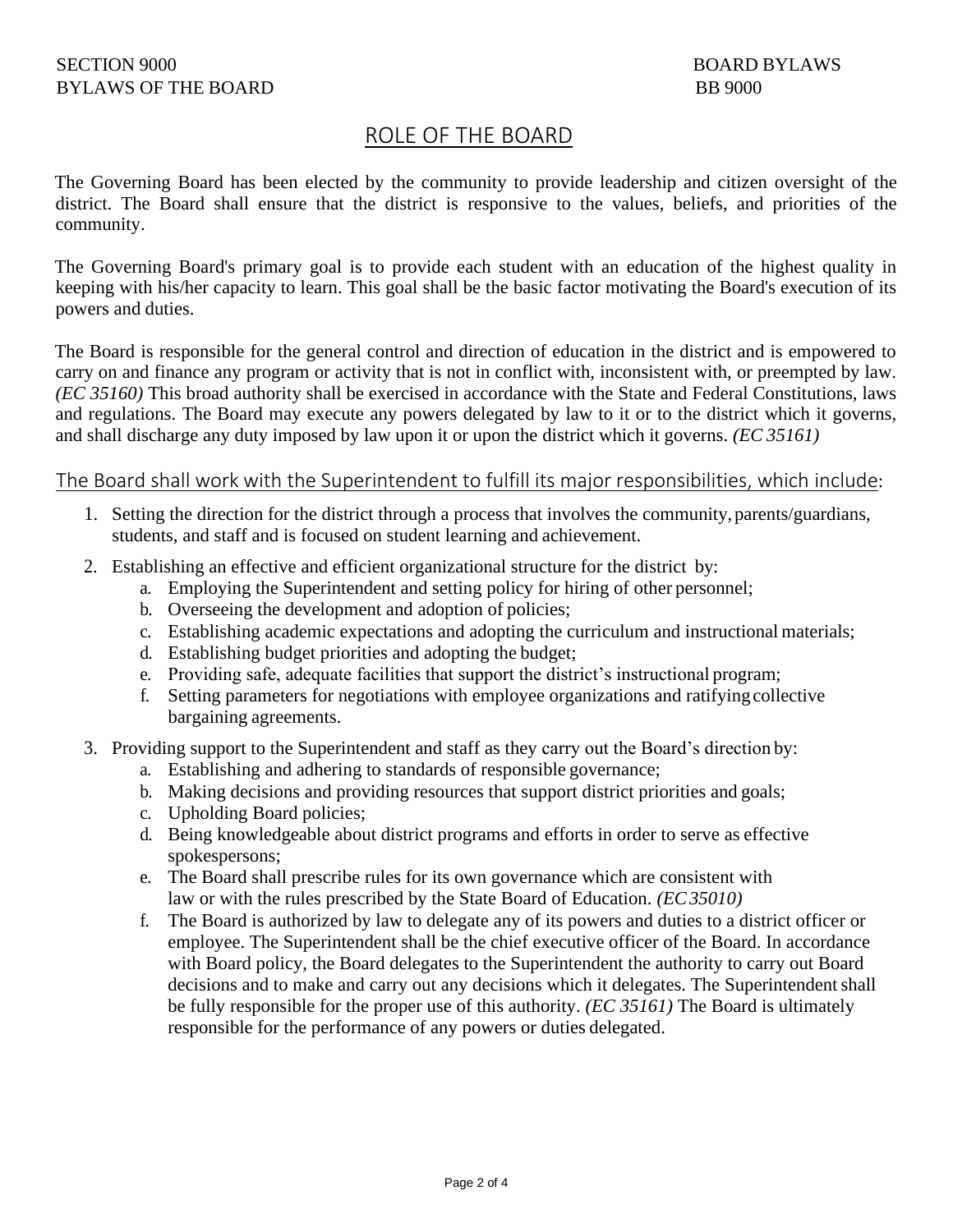- 4. Ensuring accountability to the public for the performance of the district's schools by:
	- a. Evaluating the Superintendent and setting policy for the evaluation of other personnel;
	- b. Monitoring and evaluating the effectiveness of policies;
	- c. Serving as a judicial (hearing) and appeals body in accordance with law, Board policies, and negotiated agreements. The Board believes that school employees and citizens have the right to a hearing and resolution of grievances, complaints and criticisms. In order to maintain positive personnel and public relations, the Board, convened, shall serve as a body of appeal for complaints and criticisms in accordance with Board policies and negotiated employee agreements.
	- d. Monitoring student achievement and program effectiveness and requiring program changes as necessary;
	- e. Monitoring and adjusting district finances. The Board is authorized to establish and finance any program or activity that is not in conflict with, inconsistent with, or preempted by law. (*EC 35160*)
	- f. Monitoring the collective bargaining process.
- 5. Providing community leadership and advocacy on behalf of students, the district's educational program, and public education in order to build support within the local community and at the state and national levels. The Board shall consider and approve or disapprove matters submitted to it by the Superintendent and the public.

Legal Reference:

### EDUCATION CODE

| 5304        | Duties of the governing board (re school district elections) |
|-------------|--------------------------------------------------------------|
| 12400-12405 | Authority to participate in federal programs                 |
| 17565-17592 | Board duties re property maintenance and control             |
| 33319.5     | Implementation of authority of local agencies                |
| 35000       | District name                                                |
| 35010       | Control of district; prescription and enforcement of rules   |
| 35020-35046 | Officers and agents                                          |
| 35100-35351 | Governing boards                                             |
| 35160-35185 | Powers and duties                                            |
| 35230-35240 | Corrupt practices                                            |
| 35291       | Rules                                                        |
|             |                                                              |

#### MANAGEMENT RESOURCES:

#### CBSA Publications

Professional Governance Standards, November 2000

#### National School Boards Association Publications The Key Work of School Boards, 2000

#### Web Sites

CSBA: [http://www.csba.org](http://www.csba.org/)

National School Boards Association: [http://www.nsba.org](http://www.nsba.org/)